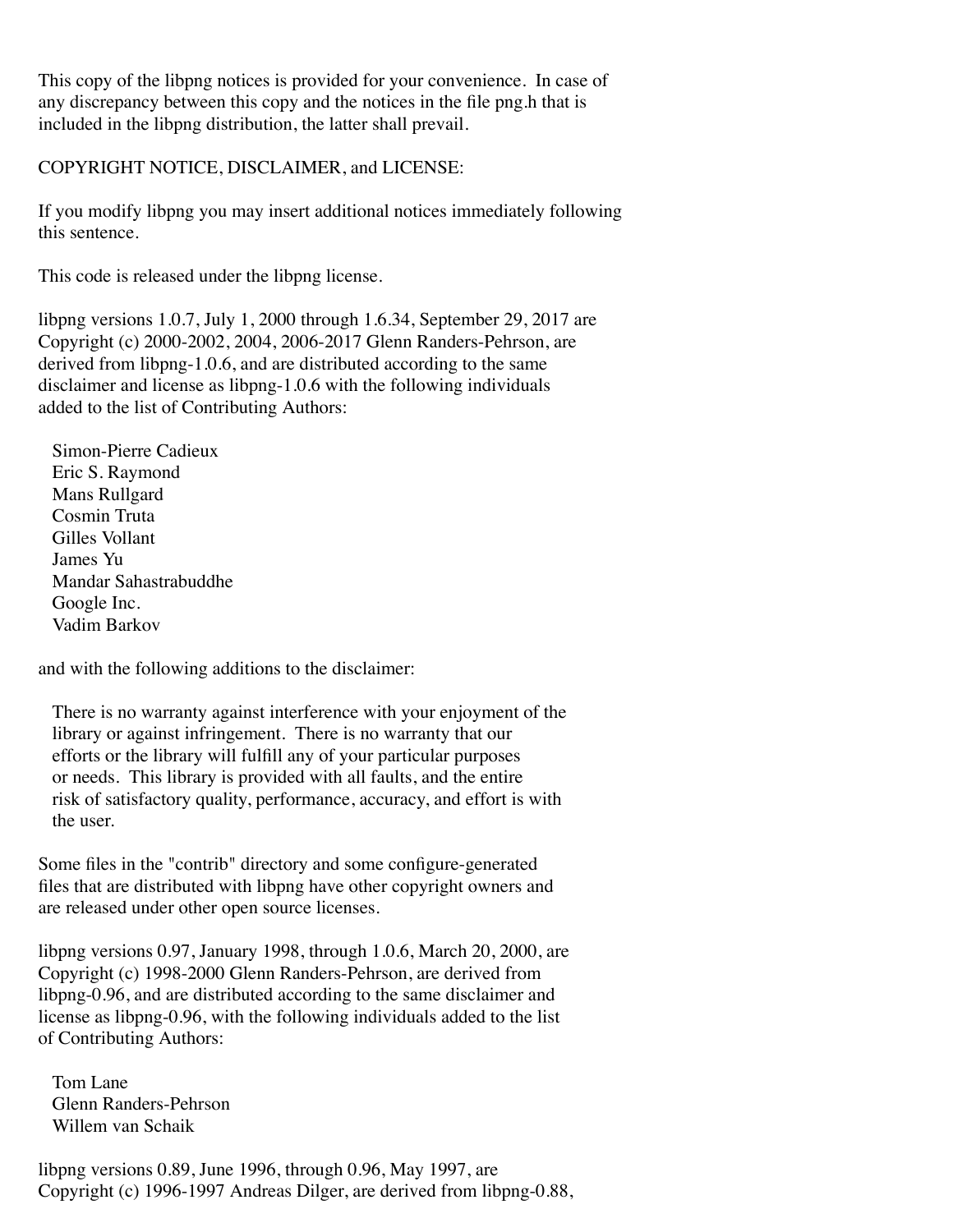and are distributed according to the same disclaimer and license as libpng-0.88, with the following individuals added to the list of Contributing Authors:

 John Bowler Kevin Bracey Sam Bushell Magnus Holmgren Greg Roelofs Tom Tanner

Some files in the "scripts" directory have other copyright owners but are released under this license.

libpng versions 0.5, May 1995, through 0.88, January 1996, are Copyright (c) 1995-1996 Guy Eric Schalnat, Group 42, Inc.

For the purposes of this copyright and license, "Contributing Authors" is defined as the following set of individuals:

 Andreas Dilger Dave Martindale Guy Eric Schalnat Paul Schmidt Tim Wegner

The PNG Reference Library is supplied "AS IS". The Contributing Authors and Group 42, Inc. disclaim all warranties, expressed or implied, including, without limitation, the warranties of merchantability and of fitness for any purpose. The Contributing Authors and Group 42, Inc. assume no liability for direct, indirect, incidental, special, exemplary, or consequential damages, which may result from the use of the PNG Reference Library, even if advised of the possibility of such damage.

Permission is hereby granted to use, copy, modify, and distribute this source code, or portions hereof, for any purpose, without fee, subject to the following restrictions:

- 1. The origin of this source code must not be misrepresented.
- 2. Altered versions must be plainly marked as such and must not be misrepresented as being the original source.
- 3. This Copyright notice may not be removed or altered from any source or altered source distribution.

The Contributing Authors and Group 42, Inc. specifically permit, without fee, and encourage the use of this source code as a component to supporting the PNG file format in commercial products. If you use this source code in a product, acknowledgment is not required but would be appreciated.

END OF COPYRIGHT NOTICE, DISCLAIMER, and LICENSE.